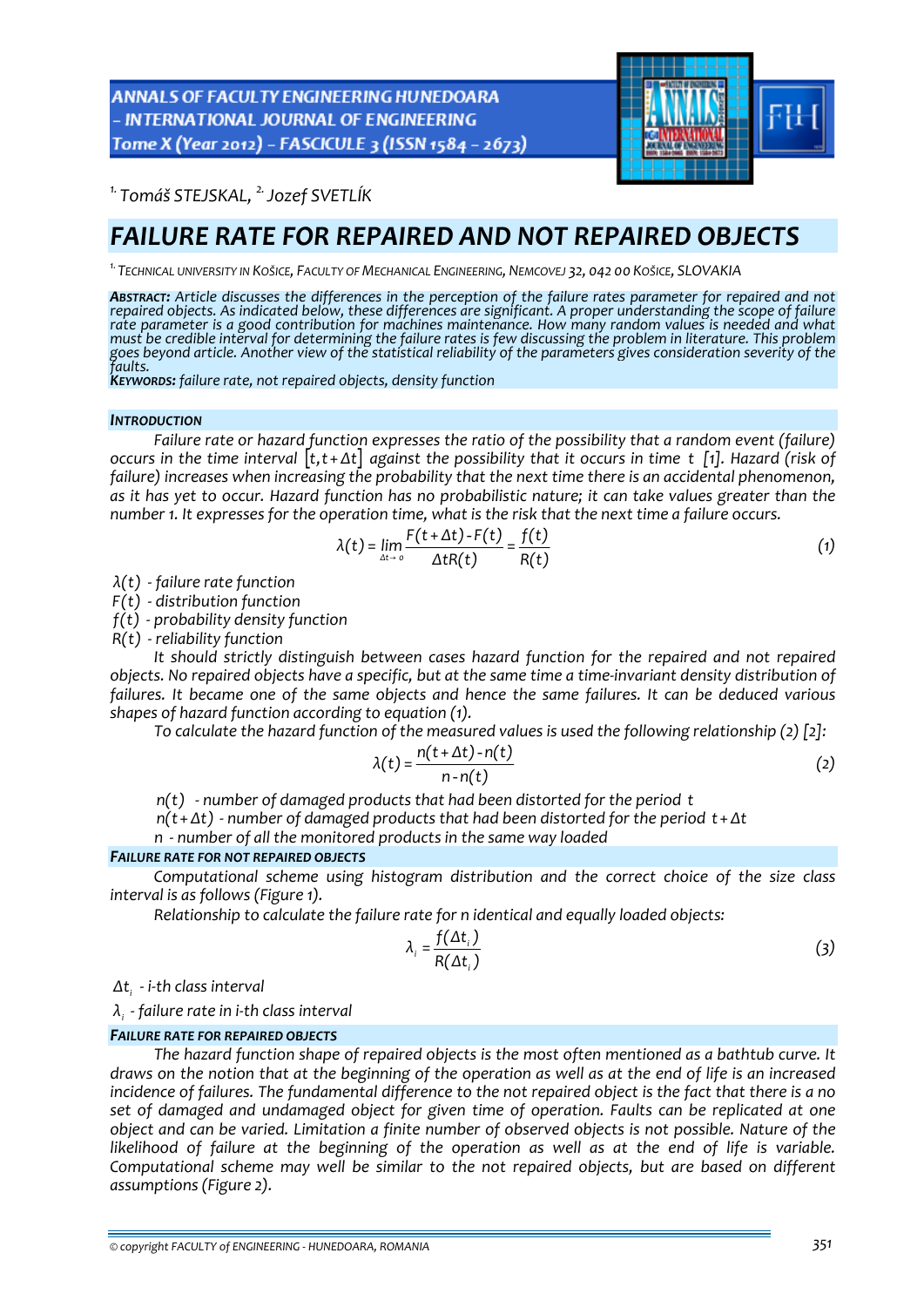

*Figure 2: Time record transformation repaired faults into the not repaired type of faults*

The calculation is the same as in the previous case, with the only difference that the last recorded value k will be same as the value corresponding to the value n in not repaired objects. Using this scheme, you can get failure rate running depending on the time interval At, which in general may not *be constant. Then it arguable that in the bathtub curve due time give to the maximum, minimum, or average. Exception is the exponential distribution of failures. In this case, the failure rate is constant throughout the whole period of time Δt .*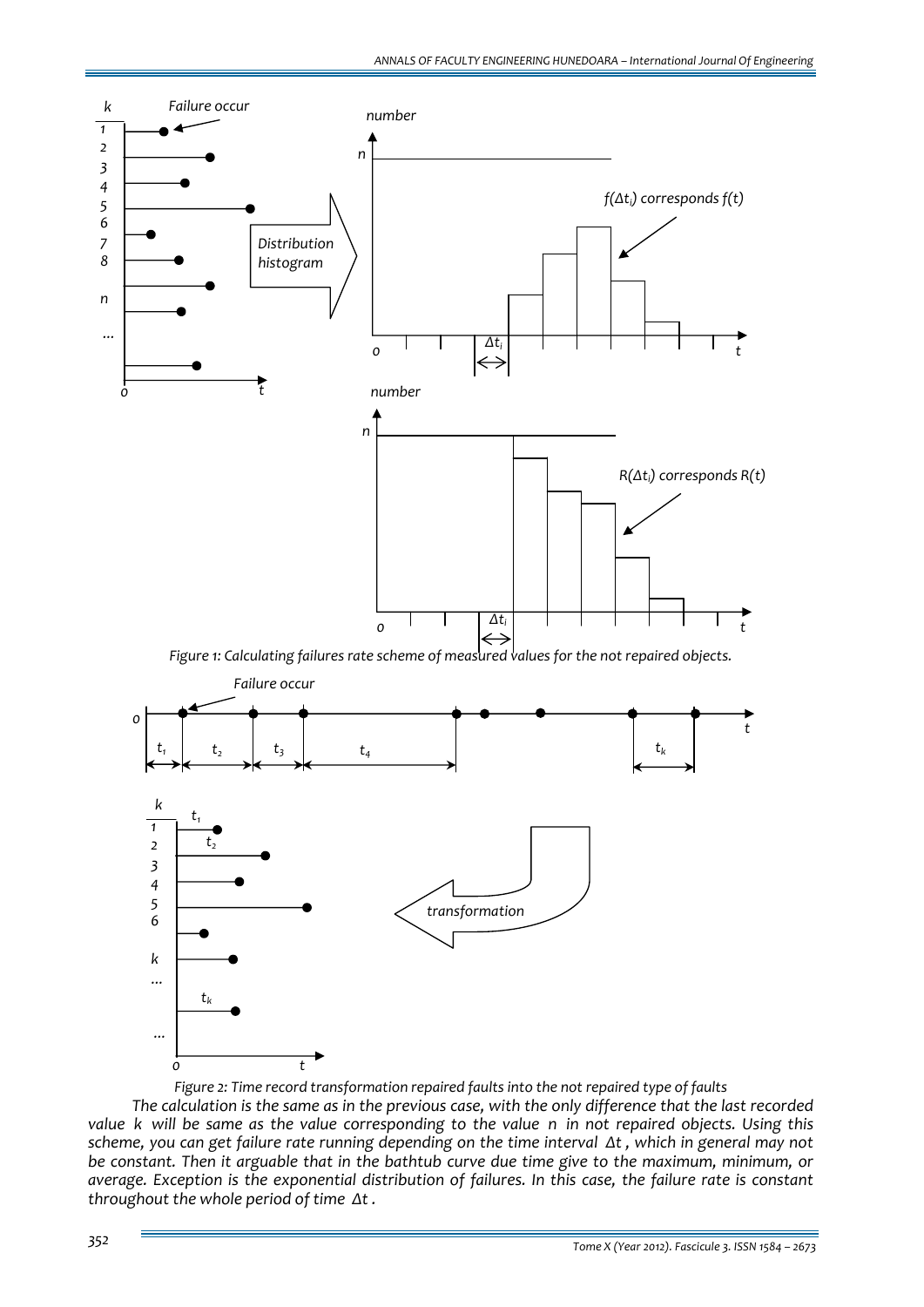*The failure density distribution repaired objects usually close to exponential distribution. The significance of the exponential distribution of failure supports the Drenick's theorem which states that* parts of a serial system with arbitrary distribution of failure, that are independent of each other and the *occurrence of failures, the system is immediately repaired (affect the length of downtime is neglected), then in the long run, the total distribution system failure approaching to exponential distribution [4].*

*Relationship of mean time between failures:*

$$
MTBF = \int_{0}^{\infty} R(t)dt
$$
 (4)

*For exponential distribution is valid:*

$$
MTBF = \int_{0}^{\infty} R(t)dt = \int_{0}^{\infty} e^{-\lambda t}dt = \frac{1}{\lambda}
$$
 (5)

*So the upside just monitored change mean time between failures for a time period t and based on that reconstruct hazard function respective failure rate.*

*On this basis, if chosen arbitrarily large time interval from the beginning zero, so the number of failures versus time is unchanged and reflects the failure rate [6].*

$$
\lambda(t) = \frac{n(t)}{t} \tag{6}
$$

*n(t) ‐ number of failures to time t*

*t ‐ time monitoring failures since the beginning of the object operation.* 

*With increasing the number of observed objects in the result of not repaired objects over the failure rate will inevitably converge to a particular course. These are the same objects, the same mistakes and same load.*

*In contrast, increasing the time monitoring of repaired objects outcome failure rate will not be converge, but will somewhat vary depending on the number of input data from the previous course of* failures [3]. This fact greatly reduces a practical use of the failure rate parameter for repaired objects.

*Taking two simple examples of failures, one can show that the failure rate is significantly influenced by the values of previous failures and thus distorts the real state.*

*Example: Let the two different courses of faults (Fig. 3), then the corresponding failure rate in Table 1. The failure rate is calculated according to equation (6).*



In case B of i=5 is failure rate equal  $5/11 = 0.45$ . Around the same time, if A is the failure rate equal  $6/12$  = 0.5. Therefore, A has higher failure rate than B, simply because at the beginning of the process were more failures. There is a dependence on the previous state. Fault of repaired objects do not have (or are rarely) depending on the nature of the previous state. Thus in both cases should expect the same *risk of failure or identical values for the failure rate. Table 1: Failure rate*

*This disadvantage is also reflected in the evaluation of the increased failure rate in the end life phase of the object. If the previous period of low intensity failures that has been long the onset of increased intensity of failures occurs belatedly to the computation time. Practically this means that no disturbance will occur densely in some time, but will still compute small failure rate. Speed of failure rate change depends on the length of time the last period when the intensity was still low.*

*for two cases of repaired objects i A[λi] B[λi] 1 1/1 1/1 2 2/2 2/2 3 3/3 3/5 4 4/6 4/8 5 5/9 5/11 6 6/12 ‐* 

*In terms of maintenance and reliability assessment is appropriate parameter to monitor the probability density function. It also for repaired*

*objects does not distort. Practically it is feasible so that the selected appropriately long time interval,*